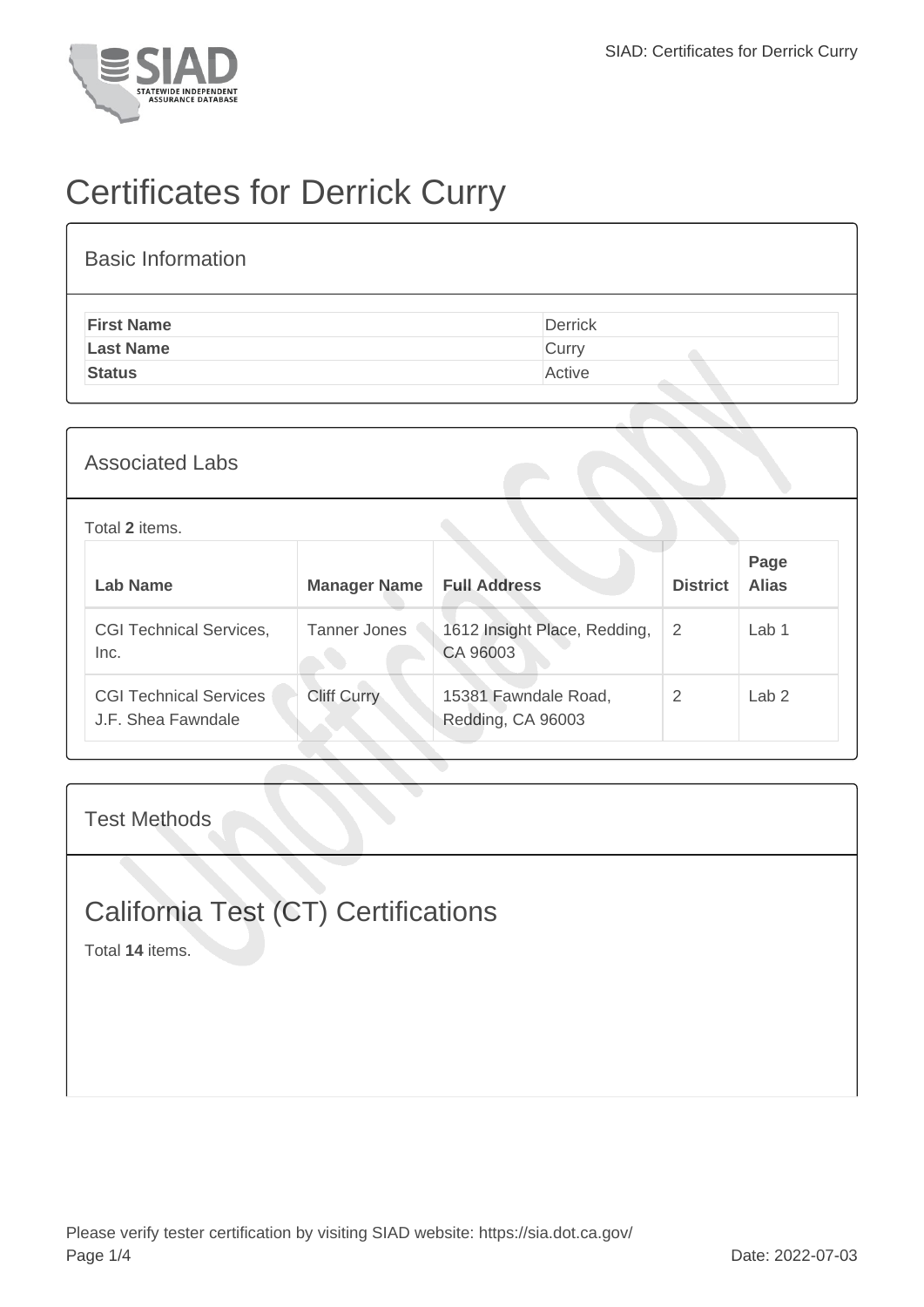

| <b>Test Method</b>                                                 | <b>Expiration</b><br><b>Date</b> | <b>Status</b> | <b>IA Responsible</b> | Within<br>Lab(s)<br><b>Scope</b> | <b>Comments</b> |
|--------------------------------------------------------------------|----------------------------------|---------------|-----------------------|----------------------------------|-----------------|
| CT 105 Calculations -<br>Gradings (JTCP - HMA I<br>$/$ S&A)        | 2025-04-22                       | Active        | Avinash Ralla         | Lab $1,$<br>Lab <sub>2</sub>     | (No comments)   |
| CT 106 Definitions -<br>Specific Gravity (SpG)                     | 2023-04-27                       | Active        | Loren Lee             | Lab $1,$<br>Lab <sub>2</sub>     | (No comments)   |
| CT 125 AGG Sampling -<br><b>AGGREGATES (JTCP -</b><br>HMA I / S8A) | 2025-04-22                       | Active        | Avinash Ralla         | Lab $1,$<br>Lab <sub>2</sub>     | (No comments)   |
| CT 125 AGG Sampling -<br><b>AGGREGATES</b>                         | 2023-04-27                       | Active        | Loren Lee             | Lab <sub>1</sub>                 | (No comments)   |
| CT 125 BIT Sampling -<br><b>BITUMINOUS</b>                         | 2023-04-27                       | Active        | Loren Lee             | Lab $1$ ,<br>Lab <sub>2</sub>    | (No comments)   |
| CT 125 GEN Sampling -<br><b>GENERAL</b>                            | 2023-04-27                       | Active        | Loren Lee             | Lab $1,$<br>Lab <sub>2</sub>     | (No comments)   |
| CT 125 HMA Sampling -<br>HMA (JTCP - HMA I)                        | 2025-04-22                       | Active        | Avinash Ralla         | Lab $1,$<br>Lab <sub>2</sub>     | (No comments)   |
| CT 125 HMA Sampling -<br><b>HMA</b>                                | 2023-04-27                       | Active        | Loren Lee             | Lab <sub>1</sub>                 | (No comments)   |
| CT 211 LA Rattler                                                  | 2023-04-27                       | Active        | Loren Lee             | Lab <sub>1</sub>                 | (No comments)   |
| CT 231 Relative<br><b>Compaction - Nuclear</b><br>Gage             | 2023-04-27                       | Active        | Loren Lee             | Lab <sub>1</sub>                 | (No comments)   |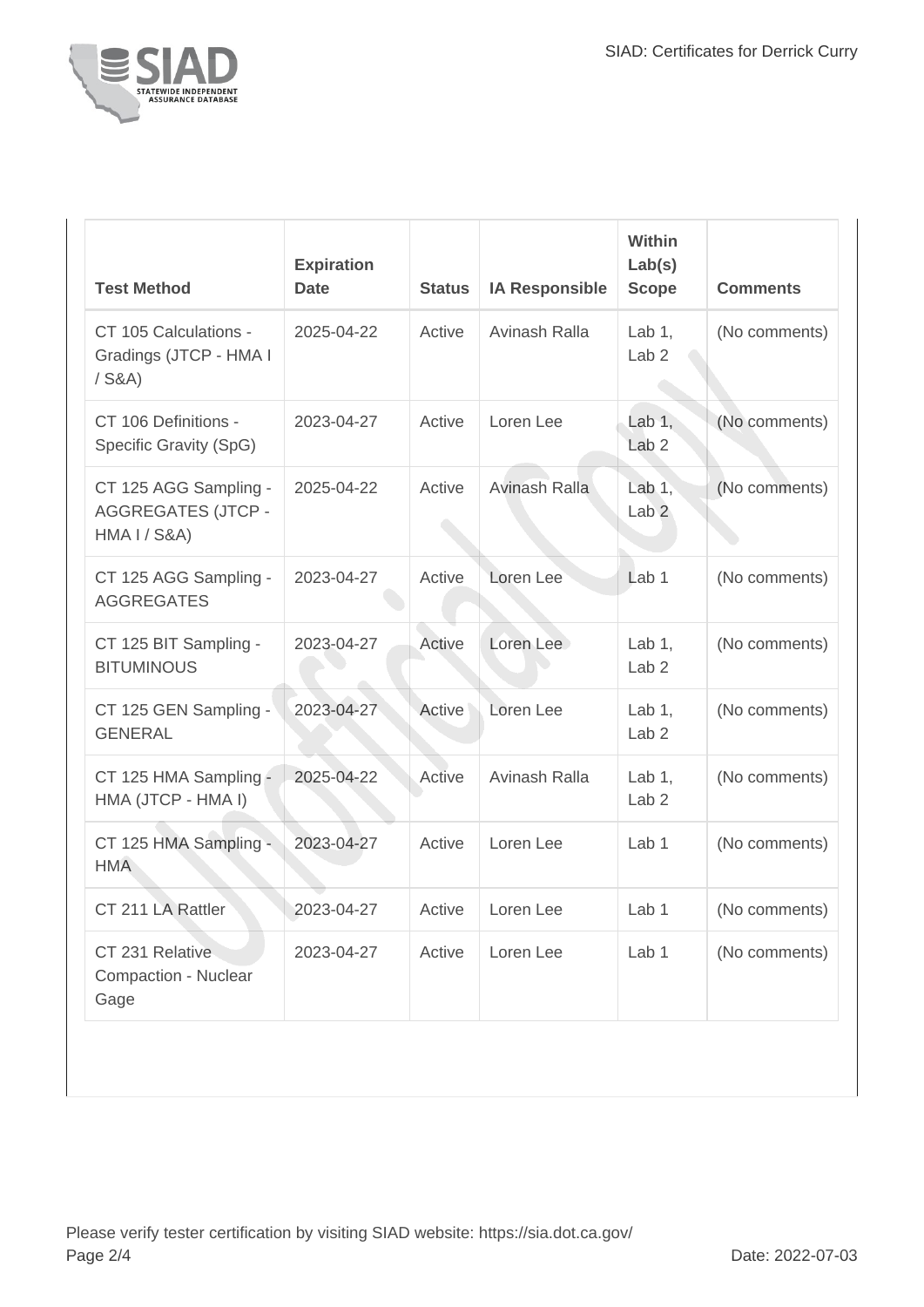

| <b>Test Method</b>                                               | <b>Expiration</b><br><b>Date</b> | <b>Status</b> | <b>IA Responsible</b> | <b>Within</b><br>Lab(s)<br><b>Scope</b> | <b>Comments</b> |
|------------------------------------------------------------------|----------------------------------|---------------|-----------------------|-----------------------------------------|-----------------|
| CT 306 Reducing<br>Samples of Asphalt<br>Mixtures (JTCP - HMA I) | 2025-04-22                       | Active        | Avinash Ralla         | Lab <sub>1</sub>                        | (No comments)   |
| CT 308 Bulk SpG and<br>Density - HMA                             | 2023-04-27                       | Active        | Loren Lee             | Lab 1                                   | (No comments)   |
| CT 309 Max SpG and<br>Density - HMA                              | 2023-04-27                       | Active        | Loren Lee             | Lab $1$ ,<br>Lab <sub>2</sub>           | (No comments)   |
| CT 375 AC Density by<br><b>Nuclear Gage</b>                      | 2023-04-27                       | Active        | Loren Lee             | Lab <sub>1</sub>                        | (No comments)   |

## AASHTO/ASTM Proficiencies

 $\hat{\mathbb{R}}$ 

Total **8** items.

| <b>Test Method</b>                                                                    | <b>Expiration</b><br><b>Date</b> | <b>Status</b> | <b>IA Responsible</b> | Within<br>Lab(s)<br><b>Scope</b> | <b>Comments</b> |
|---------------------------------------------------------------------------------------|----------------------------------|---------------|-----------------------|----------------------------------|-----------------|
| <b>AASHTO T11 Sieve</b><br>Analysis (Washing) -<br>Fine Aggregates (JTCP<br>$-HMA I$  | 2025-04-22                       | Active        | Avinash Ralla         | Lab $1,$<br>Lab <sub>2</sub>     | (No comments)   |
| <b>AASHTO T27 Sieve</b><br>Analysis - Fine and<br>Coarse Aggregates<br>(JTCP - HMA I) | 2025-04-22                       | Active        | Avinash Ralla         | Lab $1,$<br>Lab <sub>2</sub>     | (No comments)   |
| AASHTO R47 Reducing<br>Samples of HMA (JTCP<br>- HMA I)                               | 2025-04-22                       | Active        | Avinash Ralla         | Lab <sub>1</sub>                 | (No comments)   |